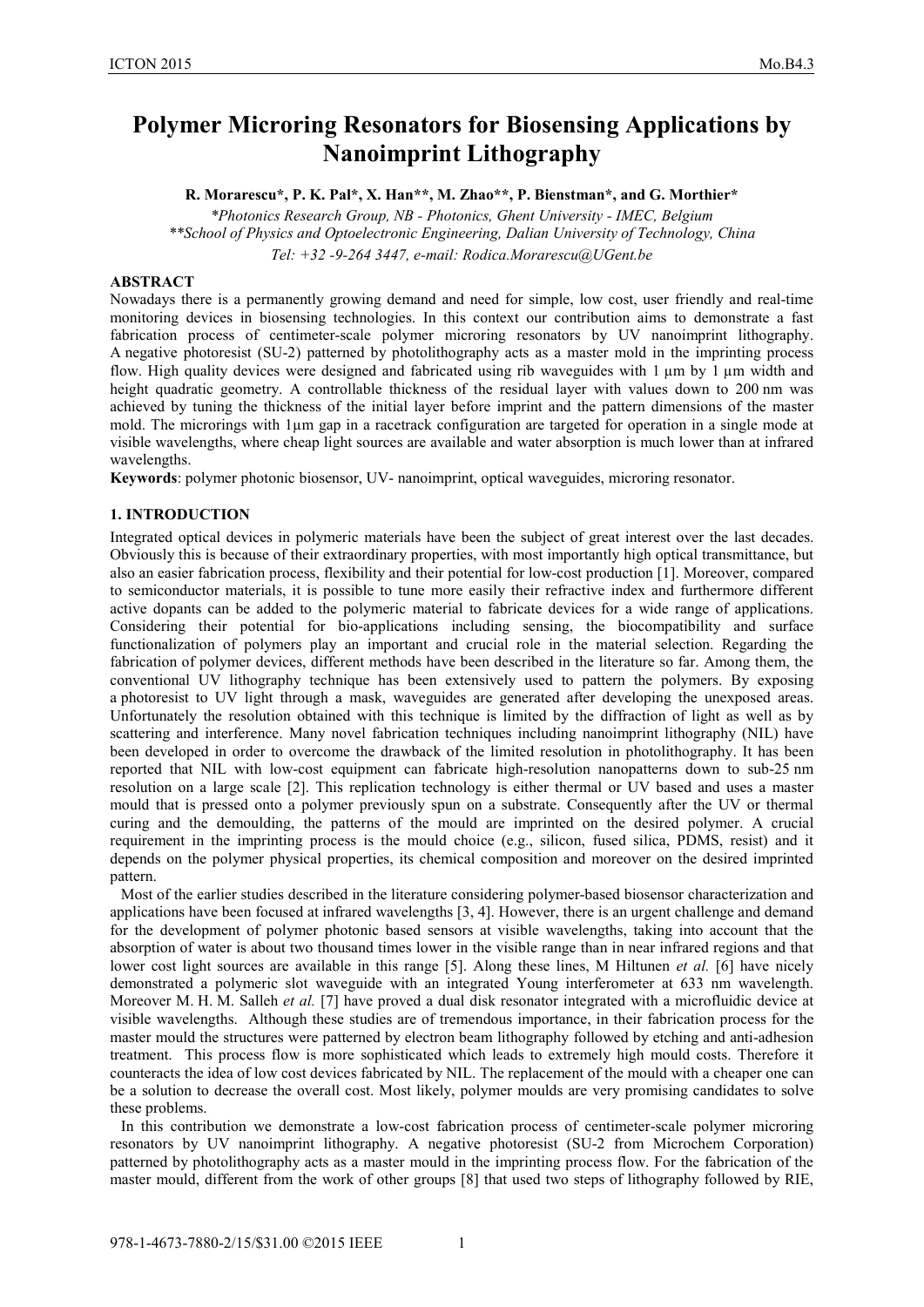we use single-step lithography without the etching step and the anti-adhesion treatment. Additionally a thermal treatment was applied to the master mould in order to decrease the surface roughness of the final imprinted structures.

It has been shown that using visible wavelengths of light within a biosensor, the gap between the bus waveguide and ring resonator is below 100 nm in order to enable an efficient coupling of light [7]. Thanks to the racetrack configuration of the microrings used in this study, we maintain the optical performance of the structure while extending the tolerance of the fabrication process by increasing the values of the gap to around  $1 \mu m$ .

### **2. SIMULATION AND FABRICATION**

As an initial step, prior to the design and physical fabrication of the resonators, simulations with the commercial Fimmwave software have been performed in order to estimate the resonator parameters for good performance at the wavelength  $\lambda = 850$  nm. Figure 1a depicts the cross-section of the rib waveguide used for the design and simulation. As a core material we used the hybrid polymer Ormocore [9] with a high refractive index of  $n_{\text{core}} = 1.543$ . Silicon wafers are used as substrates with a 3  $\mu$ m thermal oxide on the top which act as cladding  $n_{\text{cladding}} = 1.453$ . Water was considered as upper cladding by default  $n_{\text{water}} = 1.33$ , which is the typical solution in a sensing application. As the number of the guided modes depends of the waveguide geometry, initially it has been determined that for single mode operation, the waveguide width and height, within a range of dimension tolerances can be fixed to 1  $\mu$ m. The horizontal cross section plot of the E<sub>x</sub> field shown in Fig. 1a illustrates that the maximum of the optical field is located in the core of the rib-waveguide with a quadratic geometry.



*Figure 1: (a) The Fimmwave simulated intensity distribution of the fundamental TE -mode of the rib waveguide used in our design; (b) The bend losses of polymer rib waveguide with different residual layer dimensions.*

As is very well known, for biosensing applications highly sensitive sensors are desired, therefore there is a need for microrings with high Q factors. Low losses will lead to higher Q factors, therefore in the fabrication process any kind of loss should be minimized, like e.g. the bend loss. This bend loss is mainly determined by the desired ring radius (and increases exponentially as the ring radius decreases) but will be also influenced by the thickness of the residual layer. In this context, the graph in Fig. 1b depicts the bend losses as a function of the radius for an increasing thickness of the residual layer. It can be seen that for a given radius value, the bend losses increase significantly with increasing thickness of the residual layer. Moreover, the FSR of the ring is inversely proportional to the radius of the ring. Therefore in order to get large FSR values we have to minimize the radius according to the bend losses tolerances. Our mask layout includes rings with radius tuned from 150 to 220 µm; consequently the FSR was tuned from 0.51 to 0.35. Using a directional coupler configuration, the coupling efficiency between the straight waveguide and the ring was controlled by tuning the gap distance and the coupling length. For example, in order to achieve between 10% and 30% coupling efficiency, the coupling length should be larger than 180  $\mu$ m for a waveguide with quadratic geometry with width and height of 1  $\mu$ m, with 0.2  $\mu$ m residual layer and for a fixed gap of 1  $\mu$ m.

For the fabrication of the microrings we use a simple process flow mainly divided in two steps as illustrated in Fig. 2. The first step is represented by the fabrication of a resist master mould (Fig. 2a). After SU8-2 was spun on fused silica at 5600 rpm for 40 seconds, it was patterned by UV lithography. The SU8 film thickness was about 960 nm. After the development of the resist, in which the unexposed part of SU8-2 was removed, the substrates were hard baked at 180° for 3 minutes in order to decrease the surface roughness. Promotion of adhesion of SU8-2 on fused silica has been done by spin coating of Ti-primer at 3000 rpm for 40 seconds. The exposure, the development time, as well as the baking and the flood exposure time have been optimized in order to generate structures with a very good quality. This quality of the master mould, including its surface roughness, is essential in the imprinting process where all the patterns are imprinted in the desired polymer, including the defects. Figure 2b depicts the replication process started by spin coating of commercial Ormocore hybrid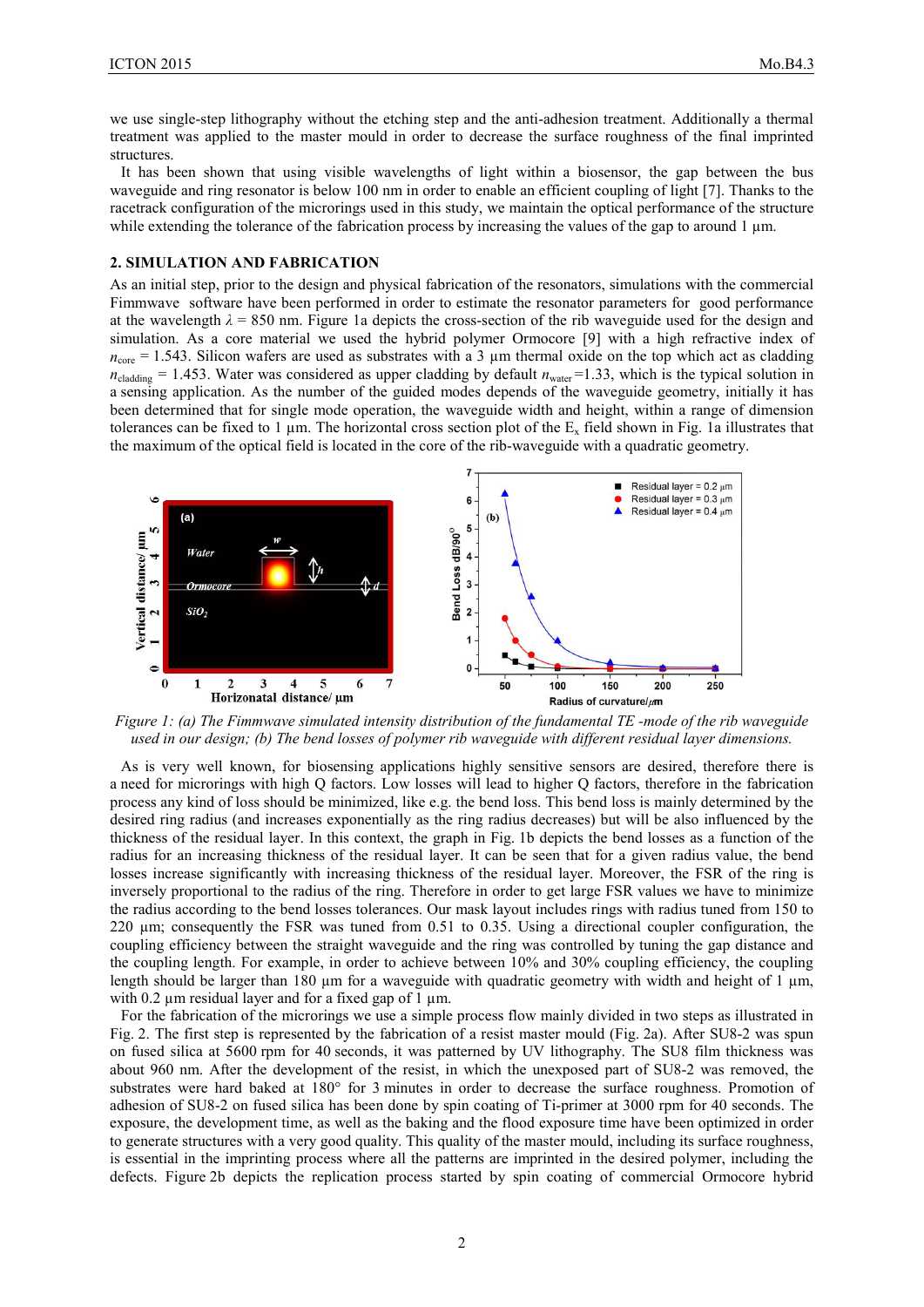polymer on a SiO<sub>2</sub> insulator on Si substrate. The 3 µm thermal oxide layer is thick enough in order to avoid light leakage towards the Si substrate. After the spinning and baking of the Ormoprime adhesion layer, Ormocore polymer film is then formed on the  $SiO<sub>2</sub>$  substrate again by a spin coating process. One can obtain Ormocore films with different film thickness by controlling the dilution of the concentration with a thinner (Ormothin /ma-T) and the spinning speed. From here in the imprinting process we have used films with a thickness of 0.8  $\mu$ m and 0.5 µm respectively.



*Figure 2. Fabrication process of microring resonators. (a) SU8 master mould has been prepared by photolithography steps 1 to 3. (b) Generation of Ormocore WGs by UV-NPL steps 4 to 6.*

The SU8-2 patterned mould was then pressed against the Ormocore film on a Si substrate using a flip chip bonder by applying a force of 20 N. During the imprinting process, the Ormocore films were heated at 85°C for 10 minutes. Furthermore, around 3 minutes of UV illumination with an intensity of 30mW/cm2 in a nitrogen atmosphere was applied to the bonded samples in order to cure the Ormocore layer. Finally, the replicated microrings were manually detached and were hardened by post-baking for 3 hours at 150°C.

## **3. CHARACTERIZATION**

As already mentioned high Q factor microrings are desired for biosensing. Therefore there is a particular need to minimize losses in the fabrication process, a.o. by reducing the surface roughness and the dimensions of the residual layer. Figure 3 shows the SEM (scanning electron microscope) images of the fabricated SU8-2 master mould (top images) and of the replicated Ormocore microrings (bottom images). From the cross section in Fig. 3b, one sees that the SU8 generated pattern has vertical and smooth sidewalls.



*Figure 3. SEM images of the SU8-2 master mould: (a) top view and (b) cross section respectively. (c) SEM image of the imprinted Ormocore microring resonator and (d) a SEM cross-section in the gap region.*

For only 2 seconds exposure time the gap in the SU8 patterns was around 927 nm, while the width and height of the microrings were 1.2 µm and 950 nm respectively. This pattern imprinted in the Ormocore films (with a thickness of 0.8 µm before imprinting) generated Ormocore microrings with a gap around 1.1 µm, for a waveguide width and height of 980 nm. In this case a residual layer of  $0.4 \mu m$  was formed after imprinting. In order to decrease it, we have increased the exposure time for SU8 by 1 second only in a next step, in order to generate structures with a slightly larger width and therefore narrower gap. After imprinting in Ormocore (with an initial thickness of 0.5 um before imprinting), microrings with a gap of 1 um, and waveguide width and